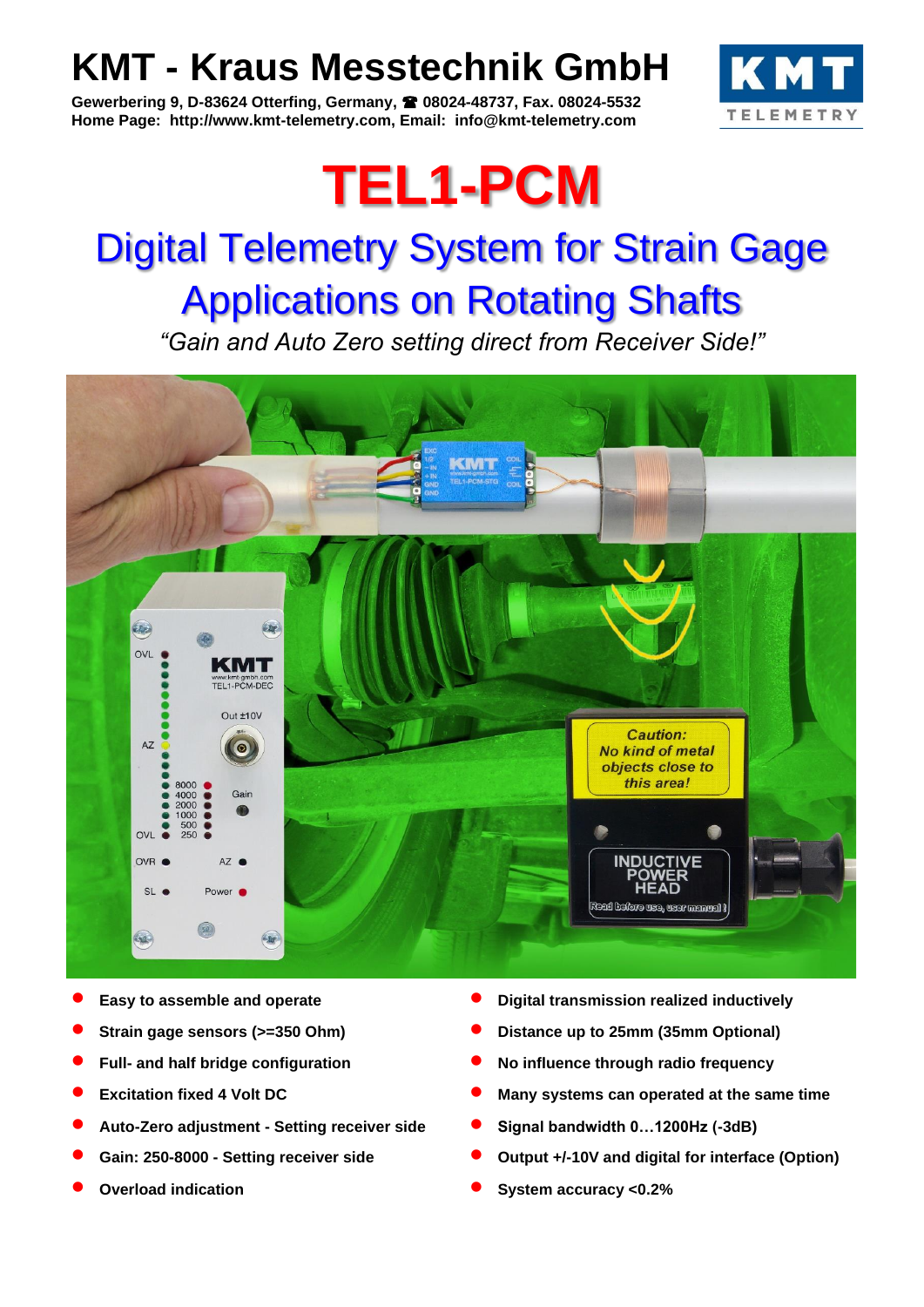#### **General Description**

The TEL1-PCM single-channel telemetry system offers the easiest handling for the wireless transmission of strain gage signals from rotating shafts. The very small encoder 35 x 18 x 12 mm with a weight of 13g. The transmitter (encoder) part is simply mounted on the rotating shaft with a special fiber reinforced tape.

Powering of the transmission part and the digital data transfer between transmitter and receiver is realized inductively.

#### **Functional Description**

The TEL1-PCM transmitter provides a pulse code modulated signal (PCM) to an induction winding around the *shaft (max. diameter 500mm, other on request!)*. The magnetic field of this winding enables the inductive transmission of the signal to the pickup coil. From there the signal is transferred by cable (5m) to the receiver. The maximum distance between the transmitter coil and the pickup is 25mm with standard head, optional 35mm

The receiver unit offers a BNC connector at the front panel with analog outputs  $\pm$  10 V and an optional a digital output for *PCM-LAN IP-Interface* or a current output 4-20mA. An LED bar indicator shows the actual level and a successful Auto Zero calibration. Overload is indicated by the last LED´s in pos. or neg. direction of the bar graph. These OVL-LED´s operate in peak-hold mode and are reset by pressing the overload switch.

Strain gage sensors (>=350 Ohm) in full- and half- bridge configuration can be directly connected to the transmitter. The excitation is fixed to 4 Volt DC and the gain is set by the gain switch on the receiver side. An auto-zero (AZ) adjustment is executed by pressing the AZ button on the front side of the receiver. The successful AZ operation is indicated by a yellow LED in the middle of the LED bar indicator. When the AZ completes the LED continuously illuminates. The AZ setting is stored in a Flash-RAM and thus is not lost during power-off. Use only shielded sensor cable.

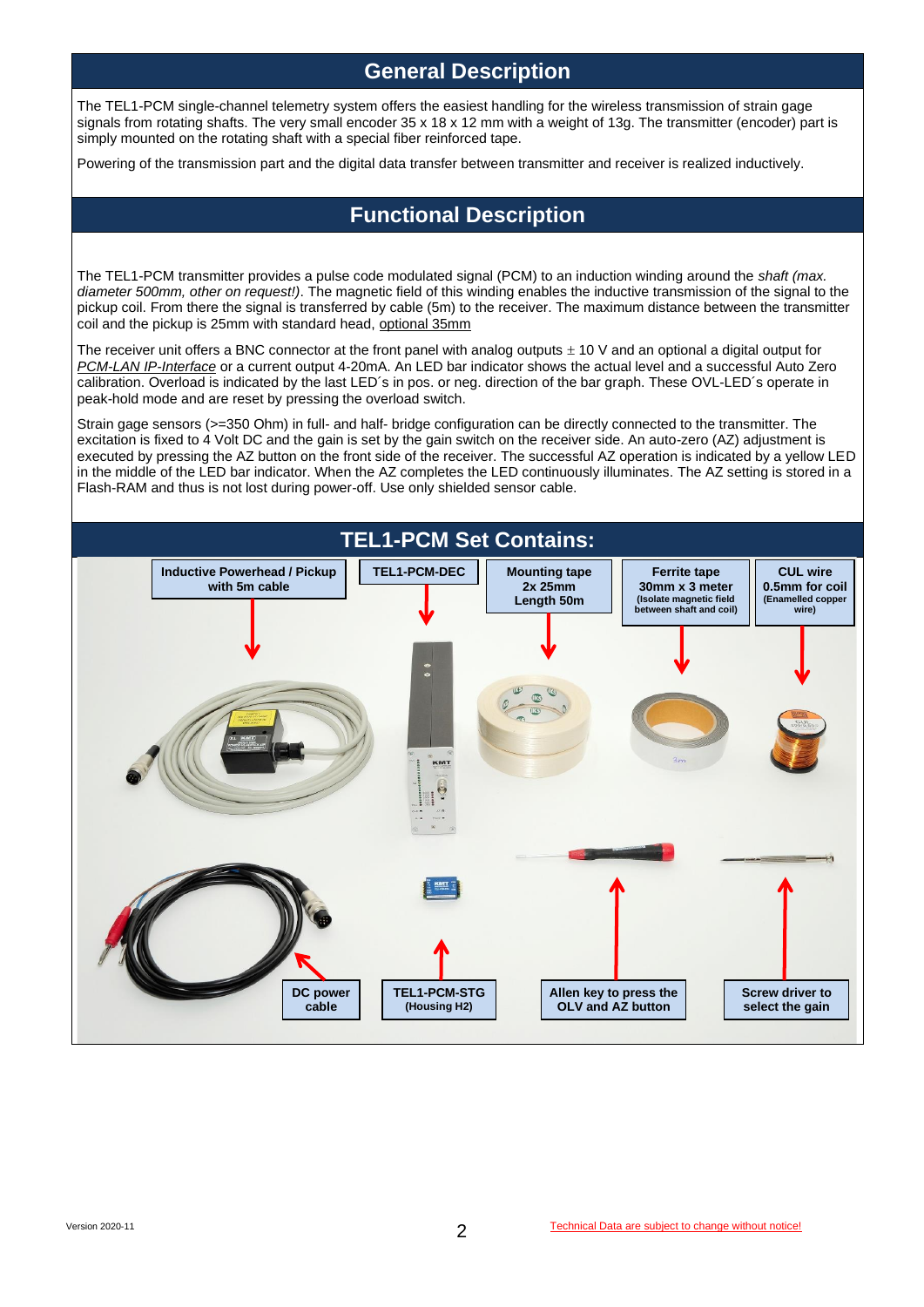| <b>Technical Data Transmitting Part:</b>                                                                                                                                                                                                                                                                                          |                                                                  |                                                                        |                                 |                       |  |
|-----------------------------------------------------------------------------------------------------------------------------------------------------------------------------------------------------------------------------------------------------------------------------------------------------------------------------------|------------------------------------------------------------------|------------------------------------------------------------------------|---------------------------------|-----------------------|--|
|                                                                                                                                                                                                                                                                                                                                   | <b>TEL1-PCM-STG</b>                                              |                                                                        |                                 |                       |  |
| <b>EXC</b>                                                                                                                                                                                                                                                                                                                        | Strain gage: Full and 1/2 bridge >=350 Ohm,                      |                                                                        |                                 |                       |  |
| COIL<br>1/2                                                                                                                                                                                                                                                                                                                       | Excitation: 4 VDC (fixed)                                        |                                                                        |                                 |                       |  |
| $-$ IN<br>w.kmt-gmbh.com<br>$+$ IN                                                                                                                                                                                                                                                                                                |                                                                  | Gain: 250; 500; 1000; 2000; 4000; 8000 (selectable from receiver side) |                                 |                       |  |
| <b>TEL1-PCM-STG</b><br>COIL<br><b>GND</b>                                                                                                                                                                                                                                                                                         | Gain                                                             | <b>Resolution</b>                                                      |                                 | <b>Autozero range</b> |  |
| <b>GND</b>                                                                                                                                                                                                                                                                                                                        | 250                                                              | 12 bit                                                                 |                                 | 100%                  |  |
|                                                                                                                                                                                                                                                                                                                                   | 500                                                              | 12 bit                                                                 |                                 | 200%                  |  |
|                                                                                                                                                                                                                                                                                                                                   | 1000                                                             | 12 bit                                                                 |                                 | 400%                  |  |
|                                                                                                                                                                                                                                                                                                                                   | 2000                                                             | 12 bit                                                                 |                                 | 400%<br>400%          |  |
| With built-in 220nF capacitor for shaft up to 400mm recommend!<br><b>Standard version!</b><br><b>EXC</b><br>COIL<br>1/2                                                                                                                                                                                                           | 4000<br>8000                                                     | 12 bit<br>11 bit                                                       |                                 | 400%                  |  |
|                                                                                                                                                                                                                                                                                                                                   | AZ: Auto Zero calibration (selectable from receiver side)        |                                                                        |                                 |                       |  |
|                                                                                                                                                                                                                                                                                                                                   | Analog signal bandwidth: 0 - 1200 Hz (-3 dB)                     |                                                                        |                                 |                       |  |
|                                                                                                                                                                                                                                                                                                                                   | Operating temperature: - 40 to + 85 °C                           |                                                                        |                                 |                       |  |
| - IN                                                                                                                                                                                                                                                                                                                              | Sampling rate 6.944kHz                                           |                                                                        |                                 |                       |  |
| $+IN$<br><b>TEL1-PCM-STG</b><br><b>COIL</b><br><b>GND</b><br><b>GND</b>                                                                                                                                                                                                                                                           | Dimensions: 35 x 18 x 12mm (without connectors)                  |                                                                        |                                 |                       |  |
|                                                                                                                                                                                                                                                                                                                                   | Weight: each module 13 grams (with epoxy resin)                  |                                                                        |                                 |                       |  |
|                                                                                                                                                                                                                                                                                                                                   | Powering: Inductive                                              |                                                                        |                                 |                       |  |
| SN 20110609 - V4.1<br>Extern-Capacitor!                                                                                                                                                                                                                                                                                           | Housing: splash-water resistant IP65 (except the connector pins) |                                                                        |                                 |                       |  |
|                                                                                                                                                                                                                                                                                                                                   |                                                                  |                                                                        |                                 |                       |  |
| Without built-in capacitor. Only with external capacitor! E. g. 100nF<br>for larger shaft >400mm! Specify at order!                                                                                                                                                                                                               |                                                                  |                                                                        |                                 |                       |  |
|                                                                                                                                                                                                                                                                                                                                   | TEL1-PCM-TH-K - Select Gain 250!                                 |                                                                        |                                 |                       |  |
|                                                                                                                                                                                                                                                                                                                                   | At Gain 500 multiply the values x2, Gain 1000 with x4            |                                                                        |                                 |                       |  |
| COIL<br>– TH                                                                                                                                                                                                                                                                                                                      | Max. Voltage output at receiver is +10V!                         |                                                                        |                                 |                       |  |
| <b>GND</b><br>+ TH<br>TEL1-PCM-TH-K<br>COIL                                                                                                                                                                                                                                                                                       |                                                                  |                                                                        | <b>Output at receiver (DEC)</b> |                       |  |
|                                                                                                                                                                                                                                                                                                                                   | $\mathbf{C}$                                                     | <b>Normal</b><br>(V)                                                   | Min.<br>(V)                     | Max.                  |  |
|                                                                                                                                                                                                                                                                                                                                   |                                                                  | $-0,508$                                                               | $-0,450$                        | (V)<br>$-0,550$       |  |
|                                                                                                                                                                                                                                                                                                                                   | -50                                                              | $-0,005$                                                               | $-0,050$                        | 0,050                 |  |
|                                                                                                                                                                                                                                                                                                                                   | $\bf{0}$                                                         | 0,508                                                                  | 0,450                           | 0,550                 |  |
| with female K type thermocouple connector                                                                                                                                                                                                                                                                                         | 50                                                               | 1,012                                                                  | 0,950                           | 1,050                 |  |
|                                                                                                                                                                                                                                                                                                                                   | 100                                                              | 1,505                                                                  | 1,450                           | 1,550                 |  |
|                                                                                                                                                                                                                                                                                                                                   | 150                                                              |                                                                        |                                 |                       |  |
|                                                                                                                                                                                                                                                                                                                                   | 200                                                              | 2,000                                                                  | 1,950                           | 2,050                 |  |
|                                                                                                                                                                                                                                                                                                                                   | 250                                                              | 2,505                                                                  | 2,450                           | 2,550                 |  |
|                                                                                                                                                                                                                                                                                                                                   |                                                                  |                                                                        |                                 |                       |  |
|                                                                                                                                                                                                                                                                                                                                   | 300                                                              | 3,010                                                                  | 2,950                           | 3,050                 |  |
|                                                                                                                                                                                                                                                                                                                                   | 350                                                              | 3,511                                                                  | 3,450                           | 3,550                 |  |
|                                                                                                                                                                                                                                                                                                                                   | 400                                                              | 4,014                                                                  | 3,950                           | 4,050                 |  |
|                                                                                                                                                                                                                                                                                                                                   | 450                                                              | 4,511                                                                  | 4,450                           | 4,550                 |  |
| <b>TO BEFORE PROPERTY</b>                                                                                                                                                                                                                                                                                                         |                                                                  | 5,011                                                                  | 4,950                           | 5,050                 |  |
|                                                                                                                                                                                                                                                                                                                                   | 500                                                              | 5,511                                                                  | 5,450                           | 5,550                 |  |
|                                                                                                                                                                                                                                                                                                                                   | 550                                                              | 6,010                                                                  | 5,950                           | 6,050                 |  |
|                                                                                                                                                                                                                                                                                                                                   | 600                                                              | 6,507                                                                  | 6,450                           | 6,550                 |  |
|                                                                                                                                                                                                                                                                                                                                   | 650                                                              |                                                                        | 6,950                           | 7,050                 |  |
|                                                                                                                                                                                                                                                                                                                                   | 700                                                              | 7,007                                                                  |                                 |                       |  |
| with solder pins for thermocouple                                                                                                                                                                                                                                                                                                 | 750                                                              | 7,507                                                                  | 7,450                           | 7,550                 |  |
|                                                                                                                                                                                                                                                                                                                                   | 800                                                              | 8,007                                                                  | 7,950                           | 8,050                 |  |
|                                                                                                                                                                                                                                                                                                                                   | 850                                                              | 8,505                                                                  | 8,450                           | 8,550                 |  |
|                                                                                                                                                                                                                                                                                                                                   | 900                                                              | 9,003                                                                  | 8,950                           | 9,050                 |  |
|                                                                                                                                                                                                                                                                                                                                   | 950                                                              | 9,502                                                                  | 9,450                           | 9,550                 |  |
|                                                                                                                                                                                                                                                                                                                                   | 1000                                                             | 9,999                                                                  | 9,950                           | 10,050                |  |
|                                                                                                                                                                                                                                                                                                                                   |                                                                  | If no thermocouple is connected,                                       |                                 |                       |  |
| Analog signal bandwidth: 0 - 10 Hz (-3 dB)<br>Accuracy: +/-0.5 % (without sensor)<br>Operating temperature: - 40 to + 85 °C<br>Dimensions: 35 x 18 x 12mm (without th-connector)<br>Weight: each module 13 grams (with epoxy resin)<br>Powering: Inductive<br>Housing: splash-water resistant IP65<br>(except the connector pins) |                                                                  | output is -1000 $^{\circ}$ C = -10V                                    |                                 |                       |  |

Common characteristics / Environment (rotating parts)

Shock (½ sine): 500 g peak (11 ms)

Operating temperature: -40 to +85°C Humidity: 95 % (not condensing!)

Static Acceleration: 3000 g (depends on mounting!)